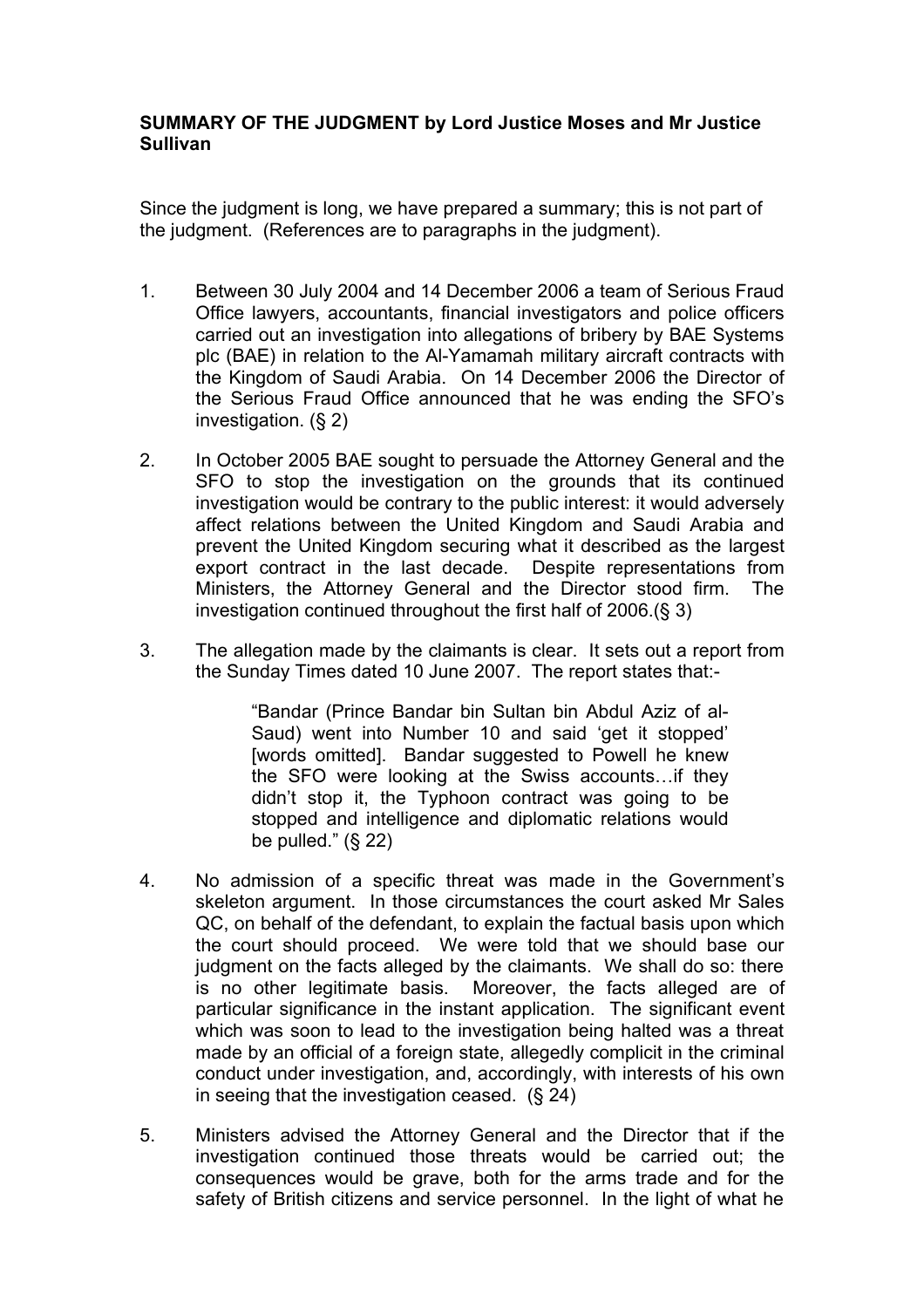regarded as the grave risk to life, if the threat was carried out, the Director decided to stop the investigation.(§ 5)

6. The Director, in his first witness statement, states that the reason why he discontinued the investigation was that to continue:-

> "would risk an immediate cessation of co-operation in relation to national and international security which might have devastating effects on the UK's national security interest – both locally in the UK and in the wider international field in the Middle East…a compelling case had been made out that the UK's national security and innocent lives would be put in serious jeopardy if the SFO's investigation continued." (§ 48)

He says:-

"It was this feature of the case which I felt left me with no choice but to halt the investigation."(§ 39)

- 7. The defendant in name, although in reality the Government, contends that the Director was entitled to surrender to the threat. The law is powerless to resist the specific and, as it turns out, successful attempt by a foreign government to pervert the course of justice in the United Kingdom, by causing the investigation to be halted. The court must, so it is argued, accept that whilst the threats and their consequences are "a matter of regret", they are a "part of life".  $(§ 6)$
- 8. So bleak a picture of the impotence of the law invites at least dismay, if not outrage. The danger of so heated a reaction is that it generates steam; this obscures the search for legal principle. The challenge, triggered by this application, is to identify a legal principle which may be deployed in defence of so blatant a threat. However abject the surrender to that threat, if there is no identifiable legal principle by which the threat may be resisted, then the court must itself acquiesce in the capitulation.  $(\S 7)$
- 9. The Director's decision is challenged on six grounds. The first ground alleges:
	- i) It was unlawful for the Director to accede to the threat made by Prince Bandar or his agent; such conduct was contrary to the constitutional principle of the rule of law; (§ 49)
- 10. The constitutional principle of the separation of powers requires the courts to resist encroachment on the territory for which they are responsible. In the instant application, the Government's response has failed to recognise that the threat uttered was not simply directed at this country's commercial, diplomatic and security interests; it was aimed at its legal system.(§ 58)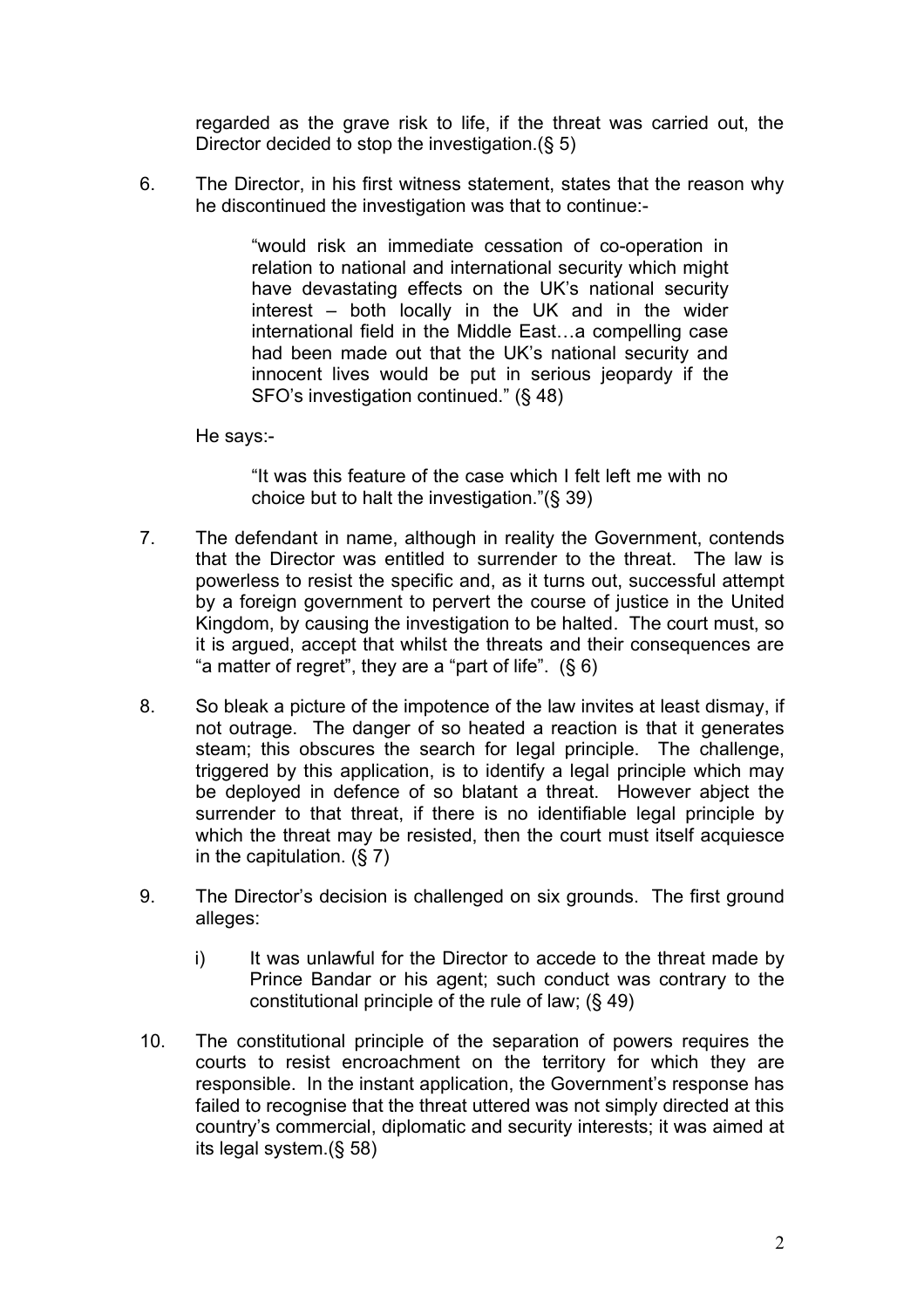- 11. Had such a threat been made by one who was subject to the criminal law of this country, he would risk being charged with an attempt to pervert the course of justice. (§ 59)
- 12. Threats to the administration of public justice within the United Kingdom are the concern primarily of the courts, not the executive. It is the responsibility of the court to provide protection.(§ 60)
- 13. The rule of law is nothing if it fails to constrain overweening power.(§ 65)
- 14. It is beyond question that had the Director decided to halt the investigation in response to a threat made by those susceptible to domestic jurisdiction, the court would have regarded the issues which arose as peculiarly within their sphere of responsibility. (§ 66)
- 15. In yielding to the threat, the Director ceased to exercise the power to make the independent judgment conferred on him by Parliament.(§ 68)
- 16. The Government's answer is that the courts are powerless to assist in resisting when the explicit threat has been made by a foreign state.(§ 73)
- 17. It is difficult to identify any integrity in the role of the courts to uphold the rule of law, if the courts are to abdicate in response to a threat from a foreign power.(§ 76)
- 18. The courts protect the rule of law by upholding the principle that when making decisions in the exercise of his statutory power an independent prosecutor is not entitled to surrender to the threat of a third party, even when that third party is a foreign state.(§ 78)
- 19. If the Government is correct, there exists a powerful temptation for those who wish to halt an investigation to make sure that their threats are difficult to resist. Surrender merely encourages those with power, in a position of strategic and political importance, to repeat such threats, in the knowledge that the courts will not interfere with the decision of a prosecutor to surrender. (§ 79)
- 20. Certainly, for the future, those who wish to deliver a threat designed to interfere with our internal, domestic system of law, need to be told that they cannot achieve their objective. Any attempt to force a decision on those responsible for the administration of justice will fail, just as any similar attempt by the executive within the United Kingdom would fail. (§ 80)
- 21. No-one suggested to those uttering the threat that it was futile, that the United Kingdom's system of democracy forbad pressure being exerted on an independent prosecutor whether by the domestic executive or by anyone else; no-one even hinted that the courts would strive to protect the rule of law and protect the independence of the prosecutor by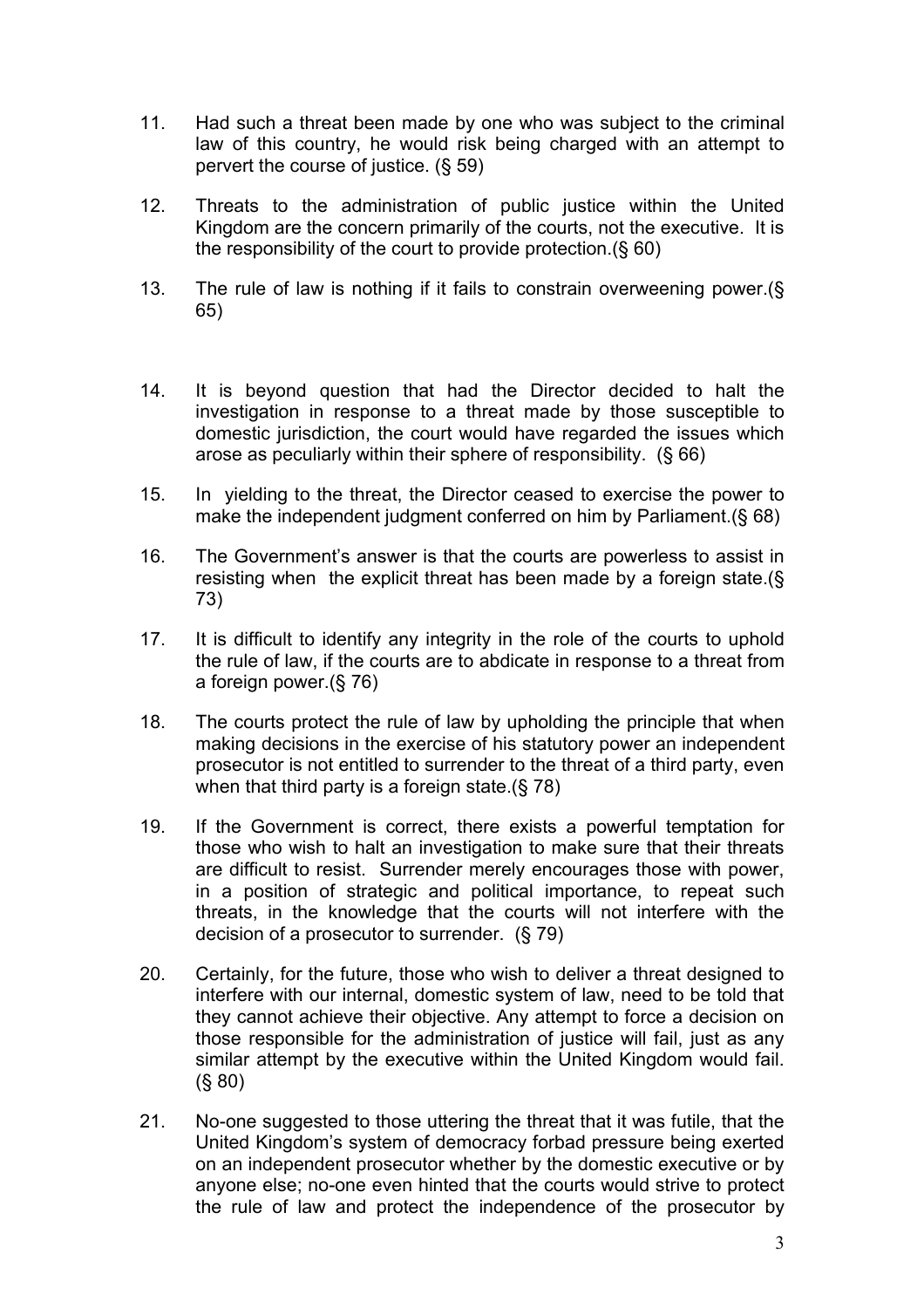striking down any decision he might be tempted to make in submission to the threat. If, as we are asked to accept, the Saudis would not be interested in our internal, domestic constitutional arrangements, it is plausible they would understand the enormity of the interference with the United Kingdom's sovereignty, when a foreign power seeks to interfere with the internal administration of the criminal law. It is not difficult to imagine what they would think if we attempted to interfere with their criminal justice system. (§ 90)

- 22. The principle we have identified is that submission to a threat is lawful only when it is demonstrated to a court that there was no alternative course open to the decision-maker. This principle seems to us to have two particular virtues. (§ 99)
- 23. Firstly, by restricting the circumstances in which submission may be endorsed as lawful, the rule of law may be protected. If one on whom the duty of independent decision is imposed may invoke a wide range of circumstances in which he may surrender his will to the dictates of another, the rule of law is undermined. (§ 100)
- 24. Secondly, as this case demonstrates, too ready a submission may give rise to the suspicion that the threat was not the real ground for the decision at all; rather it was a useful pretext. It is obvious, in the present case, that the decision to halt the investigation suited the objectives of the executive. Stopping the investigation avoided uncomfortable consequences, both commercial and diplomatic. Whilst we have accepted the evidence as to the grounds of this decision, in future cases, absent a principle of necessity, it would be all too tempting to use a threat as a ground for a convenient conclusion. We fear for the reputation of the administration of justice if it can be perverted by a threat. Let it be accepted, as the defendant's grounds assert, that this was an exceptional case; how does it look if on the one occasion in recent memory, a threat is made to the administration of justice, the law buckles? (§ 101)
- 25. The more the defendant stresses that he reached a conclusion free from pressure imposed by the UK Government, the more he demonstrates the inconsistency in submitting to pressure applied by the government of a foreign state. We have identified a principle of law which seeks to protect him from both. (§ 169)
- 26. The claimants succeed on the ground that the Director and Government failed to recognise that the rule of law required the decision to discontinue to be reached as an exercise of independent judgment, in pursuance of the power conferred by statute. To preserve the integrity and independence of that judgment demanded resistance to the pressure exerted by means of a specific threat. That threat was intended to prevent the Director from pursuing the course of investigation he had chosen to adopt. It achieved its purpose. (§ 170)
- 27. The court has a responsibility to secure the rule of law. The Director was required to satisfy the court that all that could reasonably be done had been done to resist the threat. He has failed to do so. He